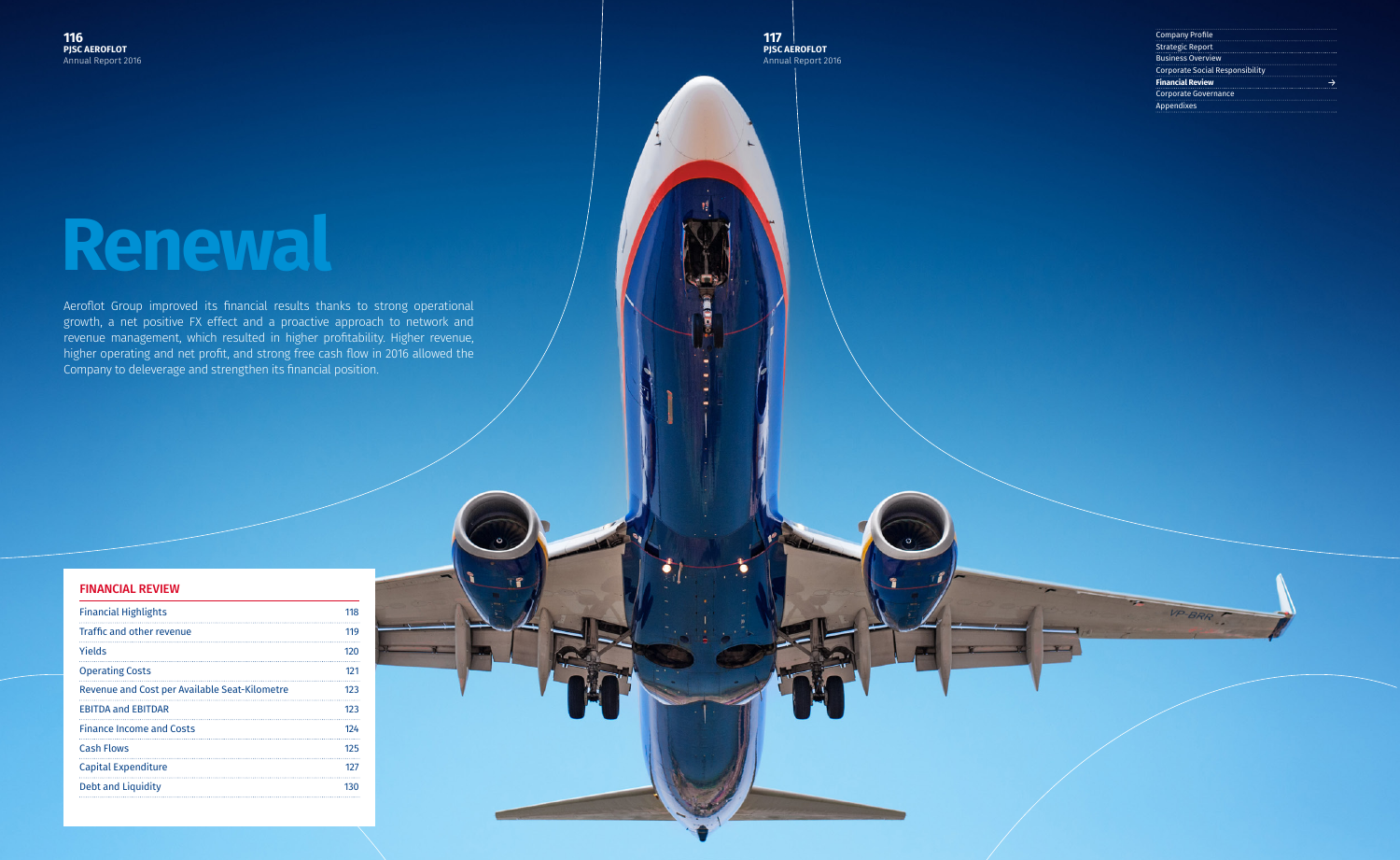| Company Profile                 |
|---------------------------------|
|                                 |
| Strategic Report                |
|                                 |
| <b>Business Overview</b>        |
| Corporate Social Responsibility |
|                                 |
| <b>Financial Review</b>         |
| Corporate Governance            |
| Appendixes                      |
|                                 |

| 2015    | 2016    | Change, % |
|---------|---------|-----------|
| 349,574 | 421,377 | 20.5      |
| 343,428 | 403,760 | 17.6      |
| 6,146   | 17,617  | x2.9      |
| 9,631   | 12,589  | 30.7      |
| 359,205 | 433,966 | 20.8      |
| 55,968  | 61,914  | 10.6      |
| 31,596  | 35,923  | 13.7      |
| 10,275  | 11,846  | 15.3      |
| 14,097  | 14,145  | 0.3       |
| 415,173 | 495,880 | 19.4      |

## **Financial Highlights**

#### **Financial Highlights**

RUB MILLION, UNLESS OTHERWISE STATED

| Item                           | 2015    | 2016    | Change,  |
|--------------------------------|---------|---------|----------|
| Revenue                        | 415.1/3 | 495.880 |          |
| FRITDAR <sup>1</sup>           | 103.118 | 137.567 |          |
| EBITDAR margin, %              | 24.8    | 27.7    | 2.9 p.p. |
| FRITDA <sup>2</sup>            | 58.703  |         |          |
| EBITDA margin, %               | 14.1    | 15.7    |          |
| Operating profit               |         |         |          |
| Operating profit margin        | 10.6    |         |          |
| Profit / (loss) for the period |         |         |          |
| Net profit margin              |         |         |          |
|                                |         |         |          |

In 2016, Aeroflot Group significantly improved its financial performance, driven by solid operating results, which determined both expansion of business volumes and improvement of margins. The volume factor is associated with the growth in passenger traffic and passenger turnover by 10.3% and 14.8%, respectively. A 3.2 p.p. growth in the passenger load factor to 81.5% was one of the key drivers behind higher margins since it helped earn extra revenues without increasing fixed and semifixed costs.

Other factors boosting performance were a proactive approach to network and revenue management and a net positive FX effect on revenue and costs. As a result, EBITDA and EBITDAR increased by 1.6 p.p. and 2.9 p.p. y-o-y to 15.7% and 27.7%, respectively.

The above factors as well as no extra costs included in the 2016 consolidated statement of profit and loss due to commitments to transport Transaero's passengers (in 2015, the total expensed costs amounted to RUB 16,811 million) supported net profit growth, to reach RUB 38,826 million in 2016.

Note. Immaterial deviations in numbers in the charts and tables subtotals of the Annual Report are due to rounding. 1 EBITDAR = EBITDA + operating lease expenses.

2 EBITDA = operating profit + depreciation and amortisation + customs duties.

#### **Revenue**

#### RUB MILLION, UNLESS OTHERWISE STATED

| <b>TOTAL REVENUE</b>                                     | 415,173 | 495,880 | 19.4      |
|----------------------------------------------------------|---------|---------|-----------|
| other revenue                                            | 14,097  | 14,145  | 0.3       |
| revenue from partners under the frequent flyer programme | 10.275  | 11.846  |           |
| including revenue from airline agreements                | 31.596  | 35.923  |           |
| Other revenue                                            | 55,968  | 61.914  | 10.6      |
| <b>Total traffic revenue</b>                             | 359,205 | 433,966 | 20.8      |
| Revenue from cargo                                       | 9,631   | 12,589  | 30.7      |
| charter flights                                          | 6.146   | 17.617  | x2.9      |
| including scheduled flights                              | 343,428 | 403.760 | 17 F      |
| Revenue from passenger flights                           | 349,574 | 421.377 | 20.5      |
| <b>Item</b>                                              | 2015    | 2016    | Change, % |
|                                                          |         |         |           |

## **Traffic and other revenue**

In 2016, Aeroflot Group's revenue increased by 19.4% y-o-y to RUB 495,880 million.

Revenue from scheduled passenger flights increased by 17.6% to RUB 403,760 million, driven by a 10.3% y-o-y increase in the Group's passenger traffic in 2016 and the year-average Rouble exchange rate movements leading to a growth in revenue from international services denominated in foreign currencies.

Revenue from charter flights rose almost threefold to RUB 17,617 million, supported, among other things, by the growth in this segment following the launch of Rossiya airline's charter programme.

Revenue from cargo increased by 30.7% y-o-y to RUB 12,589 million on the back of additions of long-haul aircraft to the Group's fleet and a 31.6% growth in the cargo and mail volumes.

Other revenue was up 10.6% y-o-y and stood at RUB 61,914 million, primarily due to an increase in revenue from airline agreements denominated in foreign currency following the depreciation of the Russian currency and higher revenue from banks under the Aeroflot Bonus programme.

#### **Revenue breakdown, 2016**



Scheduled flights

- **Charter flights**
- Cargo
- **Airline agreements**
- Aeroflot Bonus
- **Other revenue**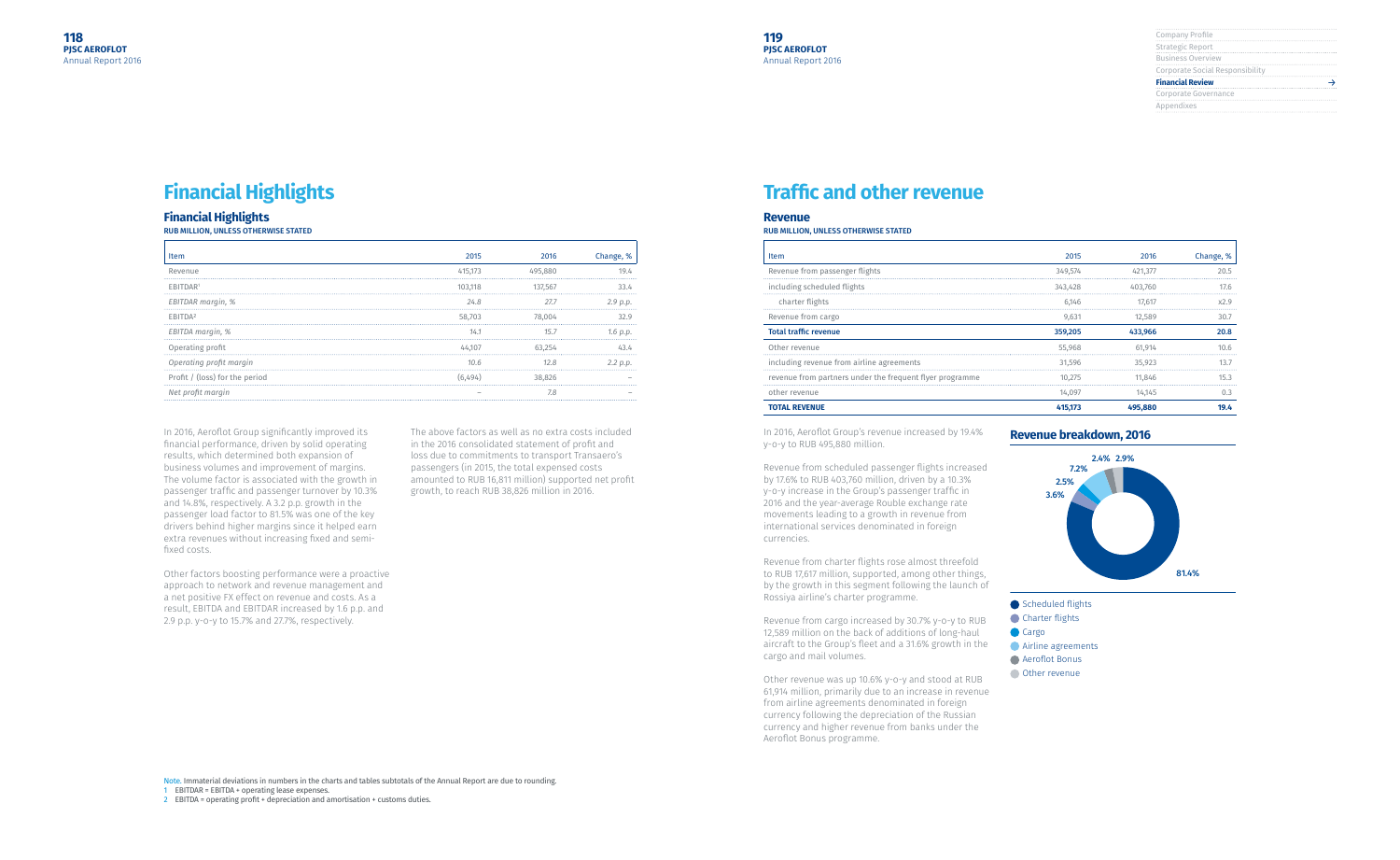| Company Profile                 |  |
|---------------------------------|--|
|                                 |  |
| Strategic Report                |  |
| <b>Business Overview</b>        |  |
| Corporate Social Responsibility |  |
| <b>Financial Review</b>         |  |
| Corporate Governance            |  |
| Appendixes                      |  |
|                                 |  |

In 2016, scheduled flight yields increased by 6.6%, including yields on international destinations (by 6.3%) and on domestic destinations (by 6.5%). International yield growth primarily resulted from the foreign exchange effect as all fare groups (for outbound and inbound flights and for international transit) are denominated in foreign currencies. Despite the gradual appreciation of the Russian rouble throughout 2016, the average RUB/EUR exchange rate, which directly impacts the y-o-y change in yields, increased by 9.5% (RUB 67.78 per EUR in 2015, RUB 74.23 per EUR in 2016).

The upward trend in domestic yields was driven by the higher demand for domestic flights, which enabled the Company to raise the passenger load factor by 4.1 p.p. to 83.5% with no additional promotion. Moreover, in 1H 2016 domestic yields were supported by the lower VAT rate, which was reduced from 18% to 10% in mid-2015.

In addition to market factors, the Group's development also led to structural changes in revenue contributions from airlines. In particular, Rossiya airline increased its share of "long-haul" flights with lower yields. The low-cost carrier Pobeda is also actively expanding its operations.

#### **Revenue growth decomposition** RUB MILLION



## **Yields**

## **Traffic and other revenue (continued)**

#### **Scheduled flight yields**

RUB



# **Operating Costs**

## **Operating Costs**

RUB MILLION, UNLESS OTHERWISE STATED

| Item                                                     | 2015    | 2016    | Change, %  |
|----------------------------------------------------------|---------|---------|------------|
| Aircraft, traffic and passenger servicing                | 75,186  | 87,227  | 16.0       |
| % of revenue                                             | 18.1    | 17.6    | (0.5 p.p.) |
| Staff                                                    | 55,619  | 64,682  | 16.3       |
| % of revenue                                             | 13.4    | 13.0    | (0.4 p.p.) |
| Operating lease                                          | 44,415  | 59,563  | 34.1       |
| % of revenue                                             | 10.7    | 12.0    | 1.3 p.p.   |
| Aircraft maintenance                                     | 32,042  | 38,236  | 19.3       |
| % of revenue                                             | 7.7     | 7.7     |            |
| Sales and marketing, administration and general expenses | 26,084  | 30,294  | 16.1       |
| % of revenue                                             | 6.3     | 6.1     | (0.2 p.p.) |
| Depreciation, amortisation, and customs duties           | 14,596  | 14,750  | 1.1        |
| % of revenue                                             | 3.5     | 3.0     | (0.5 p.p.) |
| Communication expenses                                   | 12,890  | 14,697  | 14.0       |
| % of revenue                                             | 3.1     | 3.0     | (0.1 p.p.) |
| Other expenses                                           | 15,852  | 21,595  | 36.2       |
| % of revenue                                             | 3.8     | 4.4     | 0.6 p.p.   |
| <b>Operating costs, excluding aircraft fuel</b>          | 276,684 | 331,044 | 19.6       |
| % of revenue                                             | 66.6    | 66.8    | 0.2 p.p.   |
| Aircraft fuel                                            | 94,382  | 101,582 | 7.6        |
| % of revenue                                             | 22.7    | 20.5    | (2.2 p.p.) |
| <b>TOTAL OPERATING COSTS</b>                             | 371,066 | 432,626 | 16.6       |
| % of revenue                                             | 89.4    | 87.2    | (2.2 p.p.) |

In 2016, aircraft fuel costs increased by 7.6% y-o-y to RUB 101,582 million. Despite the growth in traffic and higher flight hours, aircraft fuel costs were almost flat due to lower average fuel prices denominated in roubles for the same period and initiatives implemented by the Group to boost its fuel efficiency, which improved the Group's specific fuel consumption rates.

Operating costs less aircraft fuel increased by 19.6% y-o-y to RUB 331,044 million.

The cost of aircraft, traffic and passenger servicing stood at RUB 87,227 million, up 16.0% y-o-y. Excluding the foreign exchange impact, these costs went up by 13.6%, driven by the Group's expansion and higher traffic. This cost item was also impacted by higher fares of some Russian airports.

Staff costs went up by 16.3% y-o-y to RUB 64,682 million, mainly due to indexation of salaries of eligible employee categories in early 2016 and the employment of over 4,000 of Transaero staff.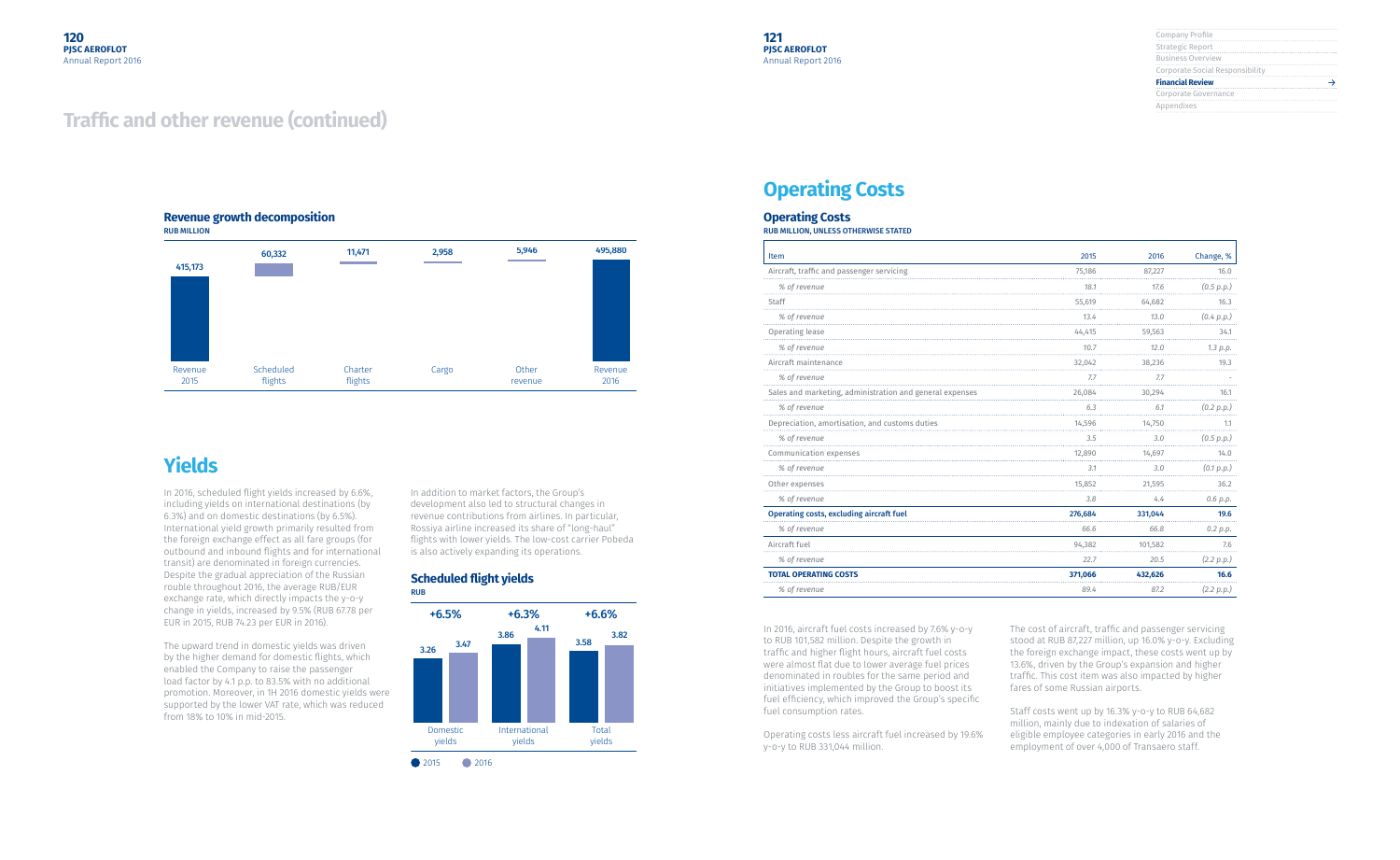| Company Profile                 |
|---------------------------------|
|                                 |
| Strategic Report                |
|                                 |
| <b>Business Overview</b>        |
| Corporate Social Responsibility |
| <b>Financial Review</b>         |
| Corporate Governance            |
| Appendixes                      |
|                                 |

## **Operating Costs (continued)**

Operating lease expenses stood at RUB 59,563 million, a 34.1% increase y-o-y, primarily driven by the effect of the Rouble exchange movements (this item is almost entirely denominated in foreign currency). Excluding the foreign exchange impact, these costs went up by 24.2%. Other factors contributing to operating lease expenses included fleet expansion (the net increase in the Group's leased fleet was 37 aircraft, or 18.5% growth y-o-y) and a higher average LIBOR 3M rate in the reporting period (0.74 against 0.3 in 2015).

Aircraft maintenance costs increased by 19.3% y-o-y to RUB 38,236 million. Excluding the foreign exchange impact, these costs went up by 13.6%, due to growth in flight hours and higher additional costs on preparing aircraft to be phased out.

Sales and marketing, administration and general expenses gained 16.1% y-o-y and reached RUB 30,294 million, driven by higher sales and marketing expenses pegged to foreign currencies and the IT infrastructure enhancement. Excluding the foreign exchange impact, these expenses went up by 11.2%.

Depreciation, amortisation and customs duties increased by 1.1% y-o-y to RUB 14,750 million.

Communication expenses went up by 14.0% y-o-y and amounted to RUB 14,697 million as a result of higher rouble equivalent of global distribution systems expenses denominated in foreign currency.



- EBITDAR margin

Other expenses increased by 36.2% y-o-y to RUB 21,595 million due to allocations to provisions for overdue accounts receivable and for aircraft maintenance.

As a result of the above factors, Aeroflot Group posted an operating profit of RUB 63,254 million (12.8% of revenue) for 2016. EBITDAR amounted to RUB 137,567 million, with a 2.9 p.p. increase in margin to 27.7%. EBITDA amounted to RUB 78,004 million, with a 1.6 p.p. increase in margin to 15.7%.

#### **Operating costs breakdown, 2016**



- Aircraft fuel
- Aircraft, traffic and passenger servicing
- Staff
- **Operating lease**
- Aircraft maintenance
- Sales and marketing, administration and general expenses
- **■** Depreciation, amortisation, and customs duties
- Communication expenses
- Other expenses

## **Unit revenue and costs**

## **EBITDA and EBITDAR**

Effective management of the route network, capacity and revenue, and tight cost control provided for Aeroflot Group's RASK growth rate outstripping the CASK growth rate. In 2016, the scheduled RASK was RUB 3.09 per seat-kilometre, up 10.3% y-o-y, while CASK amounted to RUB 3.14, up 5.7% y-o-y.

In 2016, Aeroflot Group's EBITDA amounted to RUB 78,004 million, with EBITDA margin growing to 15.7% (14.1% in 2015). EBITDAR for 2016 was RUB 137,567 million, with EBITDAR margin reaching 27.7%



(24.8% in 2015). Margins were driven by revenue growth outstripping cost inflation as a result of the aforementioned factors.

#### **EBITDAR and EBITDAR margin** RUB MILLION AND %





#### **Revenue and Cost per Available Seat-Kilometre**

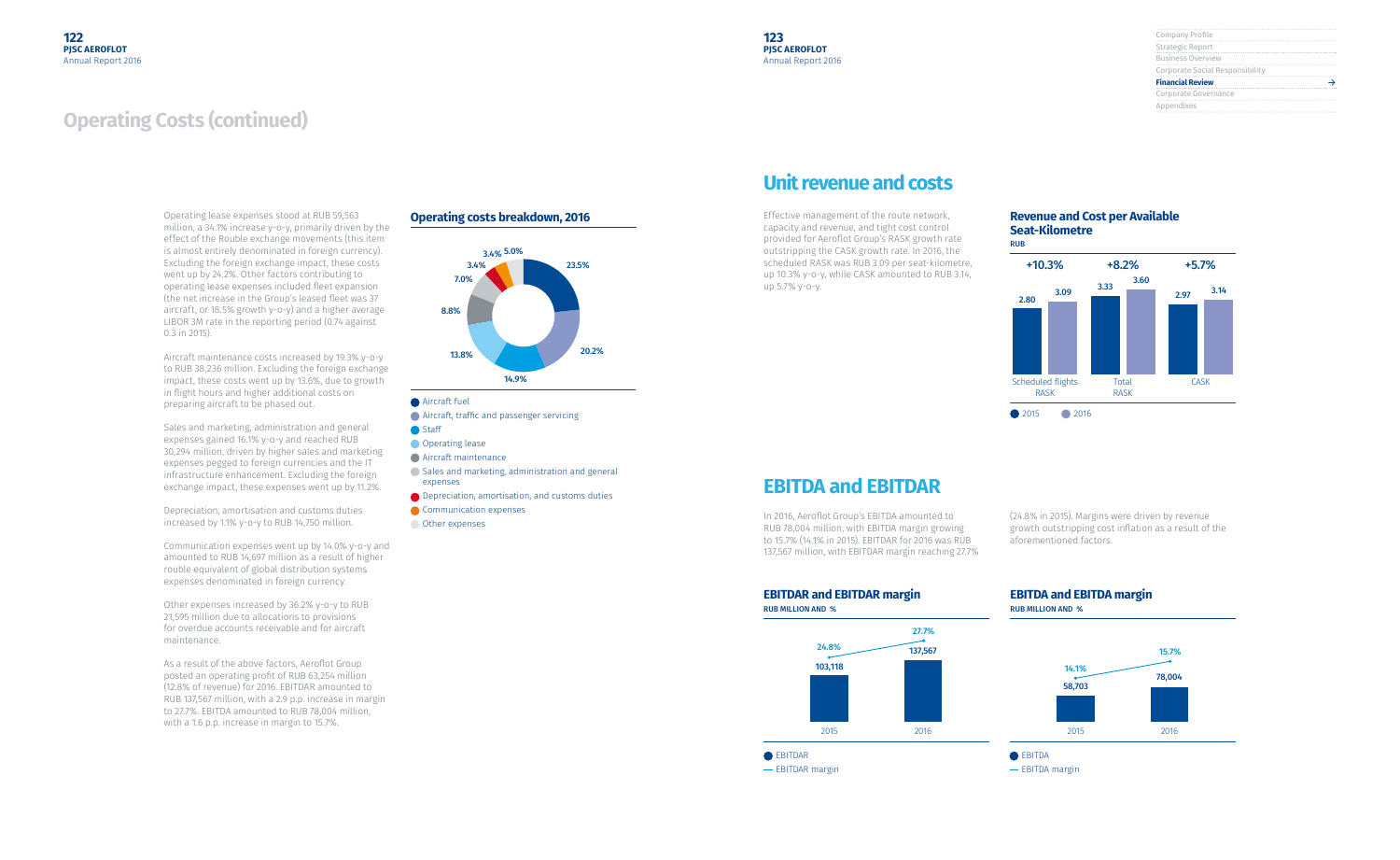| Company Profile                 |
|---------------------------------|
| Strategic Report                |
| <b>Business Overview</b>        |
| Corporate Social Responsibility |
| <b>Financial Review</b>         |
| Corporate Governance            |
| Appendixes                      |
|                                 |

## **Finance Income and Costs**

### **Non-operating profit and loss**

RUB MILLION, UNLESS OTHERWISE STATED

| Item                                              | 2015     | 2016    | Change, % |
|---------------------------------------------------|----------|---------|-----------|
| Operating profit                                  | 44.107   | 63.254  |           |
| Loss from sale and impairment of investments, net | (9.159)  | (2.935) |           |
| Finance income                                    | 15.811   | 19.802  |           |
| Finance costs                                     | (28.556) | (9.443) | 66.91     |
| Hedging result                                    | (23.746) | 12.310) |           |
| Share of results of associates                    |          |         |           |
| Result from disposal of subsidiaries              |          | (5.099) |           |
| Profit/(loss) before income tax                   | (1.560)  | 53,281  |           |
| Income tax expense                                | (4.934)  | 14.455  |           |
| <b>PROFIT/(LOSS) FOR THE PERIOD</b>               | .494     | 38.826  |           |

Finance income for 2016 increased by 25.2% y-o-y to RUB 19,802 million, mainly due to the foreign exchange gain primarily coming from the return of aircraft pre-delivery payments .

Finance costs decreased by 66.9% y-o-y to RUB 9,443 million, primarily due to the recognition of loss on derivative financial instruments following transactions execution in 2015 and rouble appreciation throughout 2016.

The hedging result of RUB 12,310 million is attributable to settlements under financial instruments recognised in equity, as well as to the effect of revenue hedging with liabilities in USD (finance lease).

As a result of the effect of the above operational and non-operational factors on revenue and costs, Aeroflot Group posted a net profit of RUB 38,826 million for 2016.

## **Cash Flows**

#### **Condensed consolidated statement of cash flows** RUB MILLION, UNLESS OTHERWISE STATED

| Item                                                                    | 2015      | 2016      | Change, % |
|-------------------------------------------------------------------------|-----------|-----------|-----------|
| (Loss)/profit before income tax                                         | (1,560)   | 53,281    |           |
| Depreciation and amortisation                                           | 13,306    | 13,395    | 0.7       |
| Change in provisions                                                    | 10,882    | 8,845     | (18.7)    |
| Foreign exchange loss/(gain)                                            | 849       | (15, 597) |           |
| (Gain)/loss on change in fair value of derivative financial instruments | (11, 885) | 53        |           |
| Realised loss on hedging                                                | 23,745    | 12,310    | (48.2)    |
| Interest expense                                                        | 7,737     | 8,907     | 15.1      |
| Loss on derivative financial instruments, net                           | 19,803    |           |           |
| Loss on disposal of subsidiaries and accrual of provision for impai     | 9,159     | 8,034     | (12.3)    |
| Gain on recovery of VAT                                                 | (8,021)   |           |           |
| Other adjustments                                                       | 272       | (3,425)   |           |
| Working capital changes and income tax paid/refunded                    | 5,377     | (9,091)   |           |
| Net cash flows from operating activities                                | 69,664    | 76,712    | 10.1      |
| Purchases of property, plant and equipment and intangible assets        | (9,196)   | (10, 222) | 11.2      |
| Proceeds from sale of assets held for sale                              |           | 6,471     |           |
| Purchases of investments and deposits placement                         | (20, 393) | (10, 435) | (48.8)    |
| Proceeds from sale of investments and deposits return                   | 6,405     | 9,840     | 53.6      |
| Proceeds from acquisition/sale of a subsidiary, net                     |           | 9         |           |
| Prepayments/return of prepayments for aircraft, net                     | (14,880)  | 10,556    |           |
| Other                                                                   | (706)     | 1,047     |           |
| Net cash (used in)/from investing activities                            | (38,770)  | 7,266     |           |
| Free cash flow                                                          | 30.894    | 83,978    | 171.8     |
| Proceeds from loans and borrowings                                      | 73,331    | 30,885    | (57.9)    |
| Repayment of loans and borrowings                                       | (36, 267) | (72, 991) | 101.3     |
| Repayment of the principal of financial lease liabilities               | (19, 455) | (27, 024) | 38.9      |
| Interest paid                                                           | (5, 914)  | (6, 954)  | 17.6      |
| Dividends paid                                                          | (88)      | (49)      | (44.3)    |
| Proceeds from settlement of derivative financial instruments, net       | (39, 682) | (4, 362)  | (89.0)    |
| Net cash used in / from financing activities                            | (28, 075) | (80, 495) | 186.7     |
| Effect of exchange rate fluctuations                                    | 1,327     | (2,700)   |           |
| Net increase/(decrease) in cash and cash equivalents                    | 4,146     | 783       | (81.1)    |
| Cash and cash equivalents at the beginning of the year                  | 26,547    | 30,693    | 15.6      |
| CASH AND CASH EQUIVALENTS AT THE END OF THE YEAR                        | 30,693    | 31,476    | 2.6       |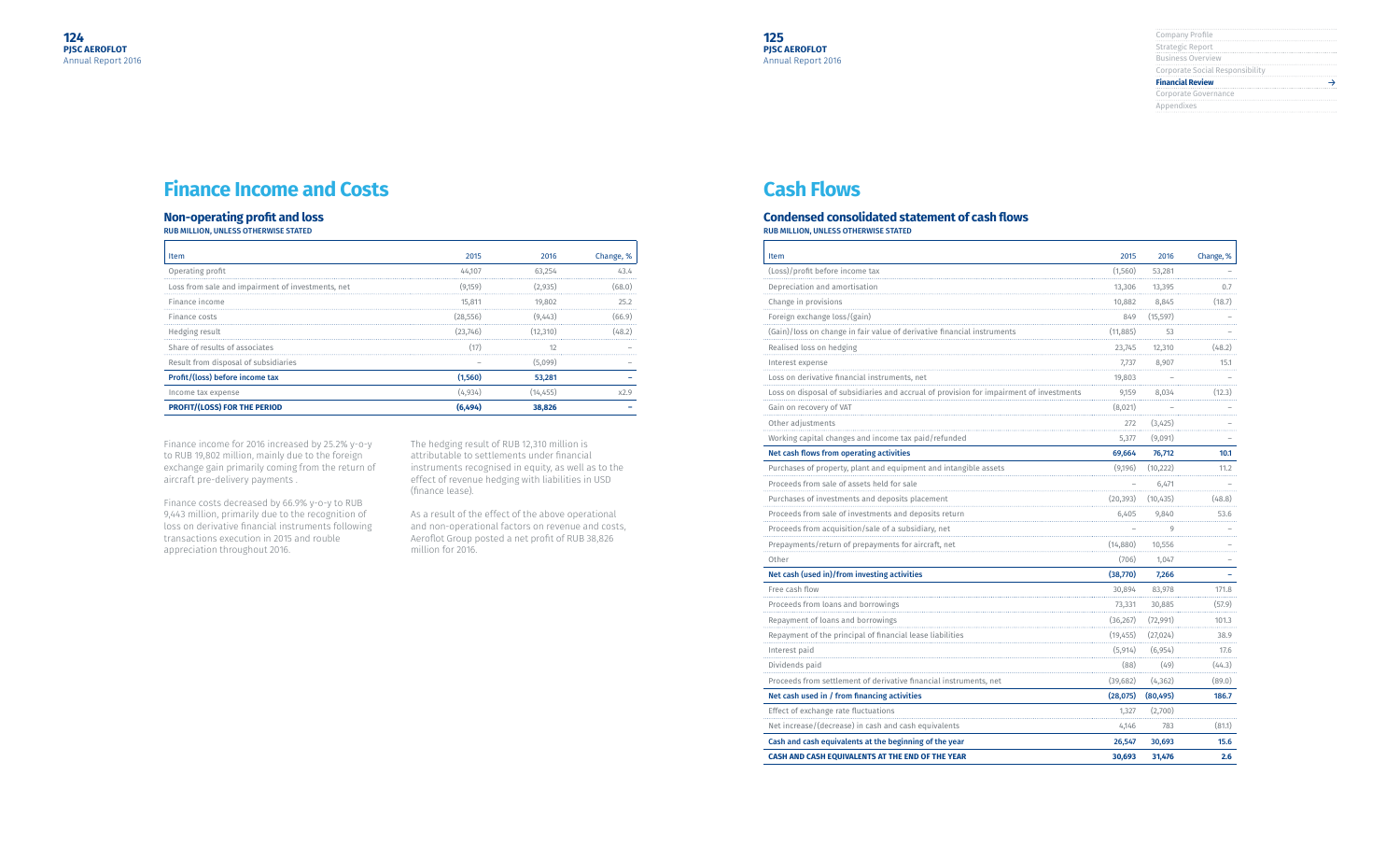| Company Profile                 |
|---------------------------------|
| Strategic Report                |
| <b>Business Overview</b>        |
| Corporate Social Responsibility |
| <b>Financial Review</b>         |
| Corporate Governance            |
| Appendixes                      |
|                                 |

## **Cash Flows (continued)**

#### **Cash flows from operating activities**

In 2016, net cash flows from operating activities reached RUB 76,712 million (RUB 69,664 million in 2015), with profit before income tax amounting to RUB 53,281 million (loss of RUB 1,560 million in 2015). Key non-cash adjustments made to income before income tax to arrive to net cash flows from operating activities for 2016 were related to:

- ― changes in provisions in the amount of RUB 8,845 million (RUB 10,353 million in 2015), mainly attributed to accrual of the provision for scheduled maintenance and repair of aircraft, and the provision for doubtful accounts;
- ― hedging result in the amount of RUB 12,310 million (RUB 23,746 million in 2015) attributable to the effect of revenue hedging with liabilities in foreign currency in the amount of RUB 8,316 million and realised loss on hedging derivative instruments subject to hedge accounting in the amount of RUB 3,994 million;
- ― loss on sale of investments and accrual of provision for impairment of investments and loans issued, in the amount of RUB 8,034 million, mainly attributed to disposal of JSC Vladivostok Air, CJSC Aeroflot-Cargo and impairment of longterm financial investments in JSC Sheremetyevo International Airport;
- ― foreign exchange gain in the amount of RUB 15,597 million (loss of RUB 849 million in 2015);
- ― depreciation and amortisation of RUB 13,395 million (RUB 13,306 million in 2015).

#### **Working capital**

In 2016, working capital change wasRUB 3,663 million, mainly impacted by an increase in accounts receivable and prepayments by RUB 6,915 million (RUB 2,251 million in 2015) in line with the revenue growth by 19.4% in 2016.

Cash flows from operating activities were largely affected by an increase in accounts payable and accrued liabilities, in line with the growth in operating costs by 16.6% in 2016.

#### **Free cash flow**

Purchases of intangible assets in 2016 mainly included SAP development software, as well as other software solutions and licences for office and other IT systems.

In 2016, free cash flow totalled RUB 83,978 million, up by RUB 53,084 million, or 171.8% y-o-y, which was driven by the increase in net cash flows from investing activities by RUB 46,036 million, and the increase in net cash flows from operating activities by RUB 7,048 million.

- Purchases of property, plant and equipment and intangible assets Purchases of investments Proceeds from sale of assets held for sale Proceeds from sale of property, plant and equipment Gain on disposal of investments
- **NET CAPITAL EXPENDITURE (8,568) (3,667) (57.2)**

Key drivers of y-o-y change in net cash flows used in investing activities were:

- ― placement of deposits totalling RUB 10,435 million (RUB 11,741 million in 2015);
- ― return of deposits totalling RUB 9,840 million, primarily to Pobeda and Aurora airlines, due to maturing (RUB 6,375 million in 2015); ― prepayments of RUB 18,806 million
- (RUB 22,708 million in 2015) for 22 Airbus A350 aircraft expected to be delivered in 2018–2023, and Airbus A320/A321 aircraft expected to be delivered in 2017–2018, and return of prepayments of RUB 29,362 million (RUB 7,828 million in 2015) for Boeing 777, Airbus A320/321, and SSJ100;
- ― purchases of property, plant and equipment and intangible assets, totalling RUB 10,222 million (RUB 9,196 million in 2015);
- ― proceeds from sale of assets held for sale, totalling RUB 6,471 million.

In 2016, the internal financing ratio (net cash flows from operating activities to capital expenditure) stood at 2,092.0% (813.1% in 2015).

Cash and cash equivalents grew by RUB 783 million (2.6% y-o-y) to RUB 31,476 million, driven, among other factors, by the effect of exchange rate fluctuations in the amount of RUB 2,700 million (RUB 1,327 million in 2015).

#### **Net capital expenditure, cash flows from operating activities, depreciation and amortisation** RUB MILLION

#### **Cash flows from operating activities and free cash flow** RUB MILLION



**Depreciation and amortisation** 

- **Net cash flows from operating activities**
- Net capital expenditure



**■** Net cash flows from operating activities

## **Capital Expenditure**

In 2016, purchases of property, plant and equipment primarily included two DHC-8 aircraft to Aurora Airlines purchased for RUB 2,807 million, and equipment acquired by PJSC Aeroflot under finance lease for RUB 2,156 million.

#### **Net capital expenditure**

RUB MILLION, UNLESS OTHERWISE STATED

| <b>Item</b>                                                      | 2015    | 2016  |  |
|------------------------------------------------------------------|---------|-------|--|
| Purchases of property, plant and equipment and intangible assets | (9.196) |       |  |
| Purchases of investments                                         |         |       |  |
| Proceeds from sale of assets held for sale                       |         | 6.471 |  |
| Proceeds from sale of property, plant and equipment              |         |       |  |
| Gain on disposal of investments                                  |         |       |  |
| <b>NET CAPITAL EXPENDITURE</b>                                   |         |       |  |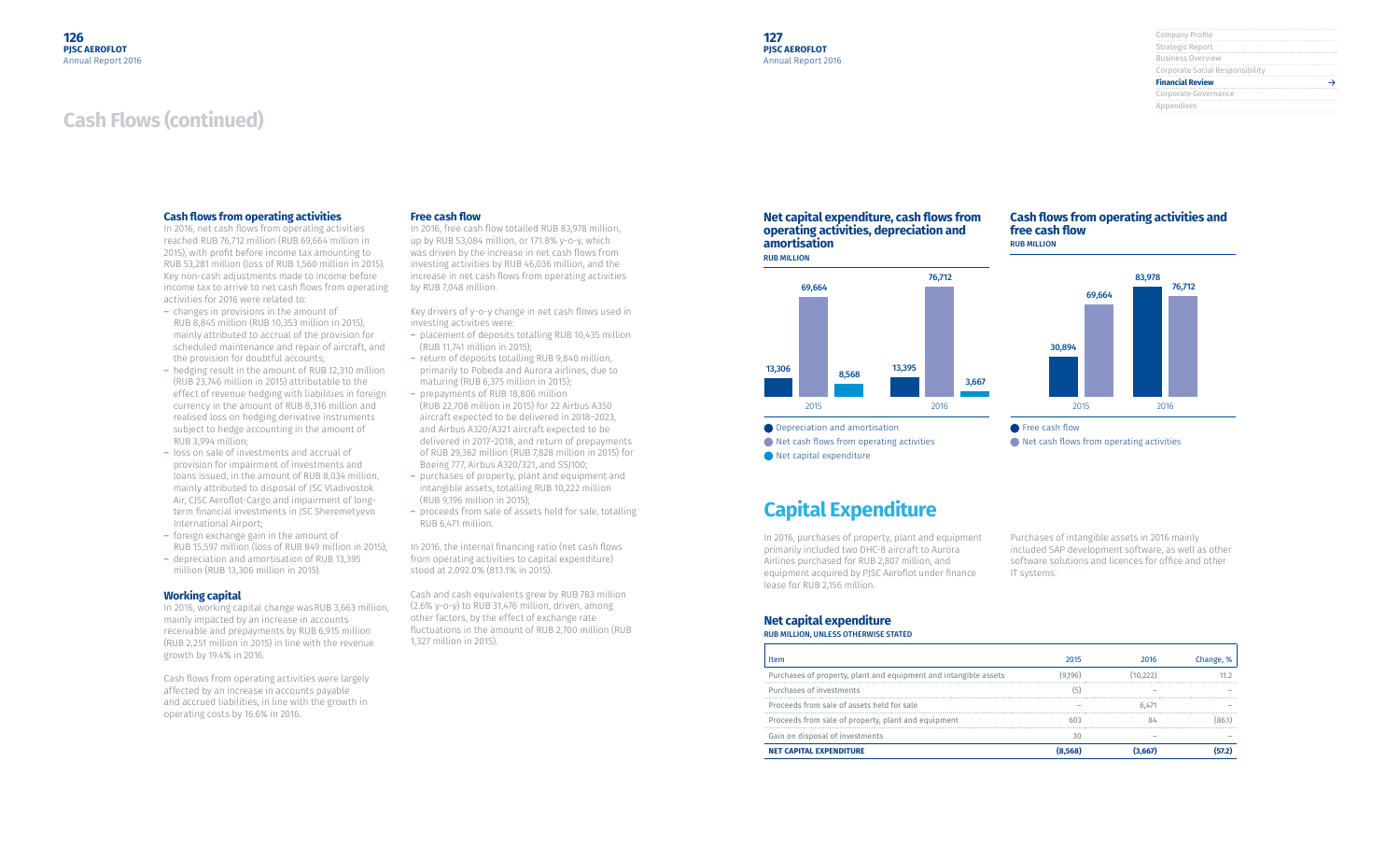| Company Profile                 |
|---------------------------------|
| Strategic Report                |
| <b>Business Overview</b>        |
| Corporate Social Responsibility |
| <b>Financial Review</b>         |
| Corporate Governance            |
| Appendixes                      |
|                                 |

## **Capital Expenditure (continued)**

#### **Non-current assets**

In 2016, non-current assets decreased by 7.0% and reached RUB 169,161 million. The change was mainly attributable to reduction in deferred tax assets by RUB 9,380 million, primarily resulting from the decrease in finance lease liabilities backed by the rouble appreciation and repayment of liabilities.

Purchases of property, plant and equipment **Purchases of intangible assets** 

In addition, the change in non-current assets was influenced by lower prepayments for aircraft in 2016 as delivery time got closer, and reclassification of prepayments to current assets. Net change in prepayments for aircraft amounted to RUB 7,461 million.

#### **Purchases of property, plant and equipment and intangible assets** RUB MILLION

#### **Change in prepayments for aircraft (non-current portion)** RUB MILLION

#### **Change in prepayments for aircraft (current portion)** RUB MILLION







#### **Current assets**

Current assets decreased by 2.4% and reached RUB 130,146 million, primarily driven by disposal of assets held for sale, following the sale of six Airbus A321, one Airbus A320 and two Airbus A319 aircraft with the total residual value of RUB 4,504 million.

#### **Equity**

In 2016, equity, including non-controlling interest, grew to RUB 40,769 million.

The key driver behind this change was the decrease in the hedging reserve of RUB 30,533 million, which comprised revaluation of derivatives confirmed to be effective under IAS 39 and revaluation of finance lease liabilities. Another contributor to the gain was retained earnings, which primarily went up due to the profit of RUB 37,443 million earned in 2016 and attributable to the shareholders of the Company. For more details on share capital see Note 32 to the 2016 consolidated financial statements (Appendix to this Annual Report).

#### **Current liabilities**

In 2016, total current liabilities decreased by 32.2% y-o-y (by RUB 57,356 million), primarily driven by a reduction of RUB 44,776 million in short-term loans and borrowings and the current portion of long-term loans and borrowings. The decrease was also attributed to a RUB 7,371 million reduction in liabilities related to assets held for sale, a RUB 4,883 million decrease in accounts payable and accrued liabilities, a RUB 2,215 million decrease in provisions for liabilities, a RUB 3,911 million decrease in finance lease liabilities, and a RUB 4,853 million decrease in derivative financial instruments. Unearned traffic revenue grew by RUB 10,353 million, and deferred revenue related to frequent flyer programme by RUB 300 million.

#### **Non-current liabilities**

In 2016, non-current liabilities decreased by 20.4%, and reached RUB 137,813 million. The key drivers behind this decrease were finance lease liabilities, which went down by RUB 37,877 million due to the rouble appreciation in 2016, and the reclassification of finance lease liabilities from non-current to current liabilities.